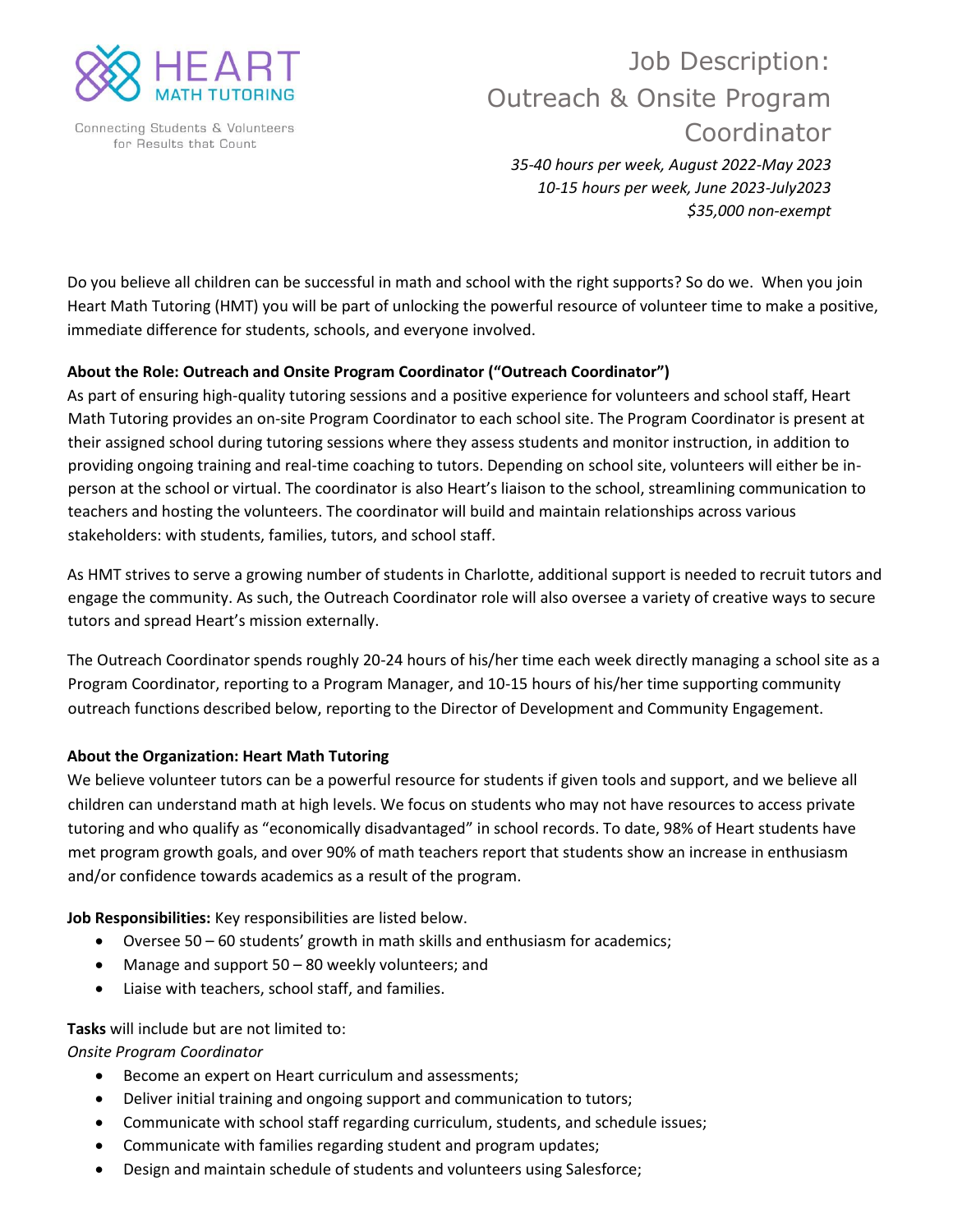- Coordinate and complete student assessments;
- Manage tutoring materials;
- Attend weekly team meetings and quarterly professional development trainings;
- Report various operational information to Program Manager;
- Partner with Heart team in providing and receiving feedback, with the goal of aiding the organization's efforts to establish a strong, scalable program model.

#### *Volunteer Recruitment Outreach*

The coordinator will support outreach efforts to engage tutors for growing program operations. The role will provide behind-the-scenes support and go out into the community to recruit volunteers.

- Collaborate with teammates to set and reach organization and personal goals related to volunteer recruitment
- Build relationships through networking events and account management of community partners
- As time permits, support other tutor operations and communications items:
	- o Manage and monitor volunteer sign ups through the database (Salesforce) including but not limited to converting Salesforce Leads into Opportunities, assigning school placements, reporting on sign ups and team tasks, and analyzing progress
	- $\circ$  Plan and execute events related to tutor operations and outreach, with specific assigned duties
	- o As a member of the communications team, contribute to website, blog, and email marketing efforts.
- Organize messaging and communications to Tutor Prospects during volunteer recruitment season (email marketing eblasts, Heart networking/recruitment events, social media content) as part of Communications Team and in concert with Director of National Partnerships
- Administer Heart Tutoring's social media accounts and external postings with support/oversight from Director of National Partnerships and Communications Team
- Support creation of volunteer recruitment collateral, including reports, flyers, etc. for organization partners and volunteer recruitment kits for Heart staff and ambassadors to use
- Monitor and manage th[e volunteer@heartmathtutoring.org](mailto:volunteer@heartmathtutoring.org) email address with 24-hour turnaround M-F and 100% follow through, ensuring that interested volunteers are added to personal pipeline in Salesforce for appropriate follow-up.
- Monitor and update online postings (SHARE, Idealist, VolunteerMatch, etc.), ensuring that interested volunteers are added to personal pipeline in Salesforce for appropriate follow-up
- Recruit tutors from the organization partnership currently assigned, coordinating pitches and distributing outreach materials.

The Outreach Coordinator will also be asked to play a **supporting role** in:

• Coordination of space and time logistics with school staff

## **Typical Work Week**

• The Outreach Coordinator will typically work 35-40 hours a week. In all, approximately 12 hours are designated for tutoring support at your school site, and a coordinator will spend approximately 8 hours per week on staff meetings and check-ins, scheduling, communications, and computer work related to the Program Coordinator position. The remainder of worktime will be devoted to Volunteer Recruitment.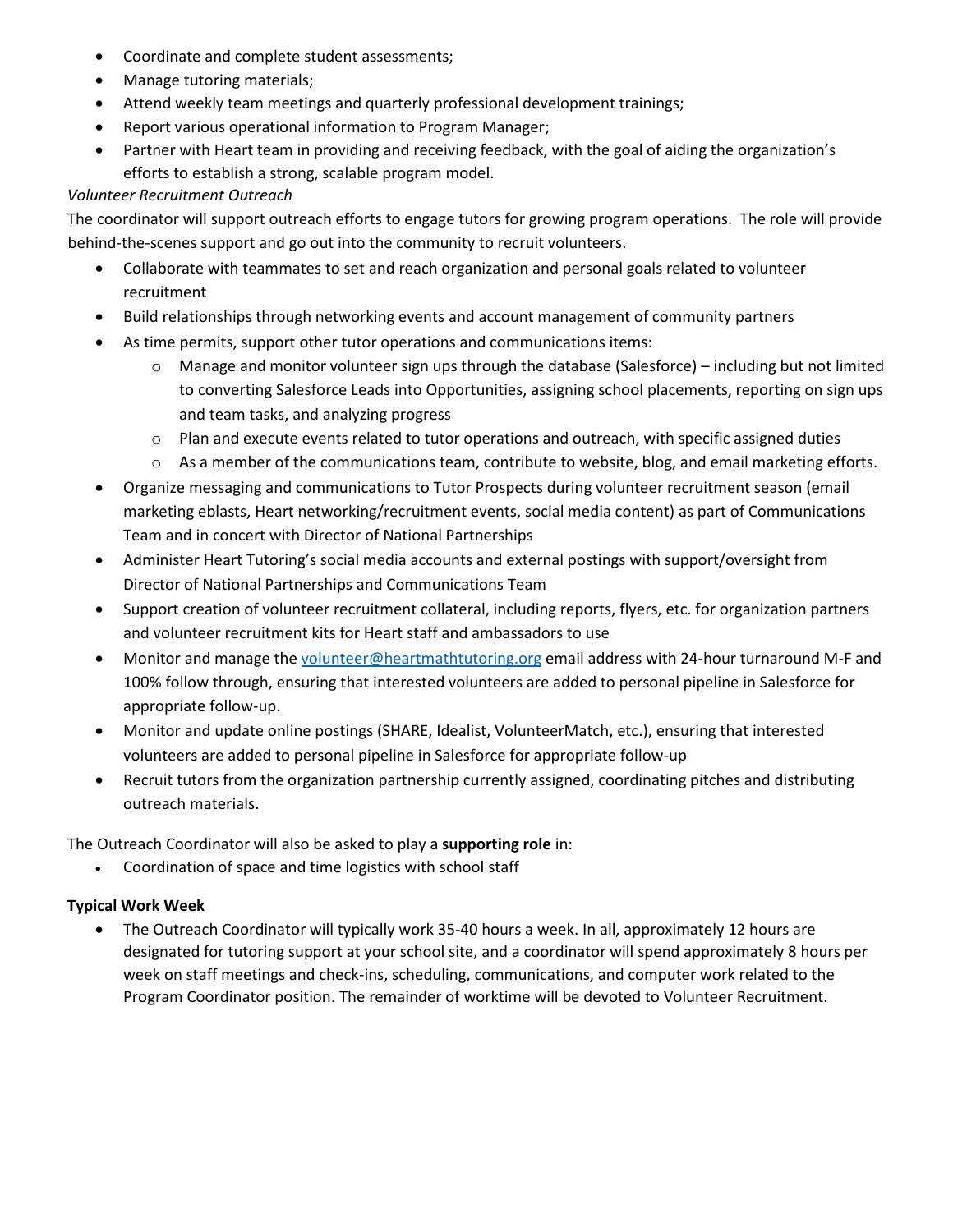#### **Example Typical Week:** *(Tutoring times will vary.)*

| Monday                                                                                               | Tuesdav                                                                                   | Wednesday                                      | Thursdav                                                                                | Friday                                                          |
|------------------------------------------------------------------------------------------------------|-------------------------------------------------------------------------------------------|------------------------------------------------|-----------------------------------------------------------------------------------------|-----------------------------------------------------------------|
| <b>Morning Tutoring</b><br>$(7:30-9:00am)$                                                           | <b>Morning Tutoring</b><br>$(7:30-9:00am)$                                                | <b>Morning Tutoring</b><br>$(7:30-9:00am)$     | <b>Morning Tutoring</b><br>$(7:30-9:00am)$                                              | Volunteer Recruitment<br>Work & Activities<br>$(9:00am-1:00pm)$ |
| Staff Meeting (9:30-<br>10:45am                                                                      | Various computer<br>work                                                                  | Various computer<br>work                       | Various computer<br>work                                                                |                                                                 |
| Various computer<br>work                                                                             | Afternoon Tutoring<br>$(12:30-2:00 \,\text{pm})$                                          | Afternoon Tutoring<br>$(12:30-2:00 \text{pm})$ | Afternoon Tutoring<br>(12:30-2:00pm)                                                    |                                                                 |
| Afternoon Tutoring<br>$(12:30-2:00 \text{pm})$<br><b>Volunteer Recruitment</b><br>Work (2:00-4:00pm) | Check-in with Program<br><b>Manager (2:00-</b><br>3:00pm)<br><b>Volunteer Recruitment</b> | Volunteer Recruitment<br>Work (2:00-4:00pm)    | Email Deliverables to<br>Program Manager,<br>Prepare for the next<br>week (2:00-3:00pm) |                                                                 |
|                                                                                                      | Work $(3:00 - 4:30 \text{pm})$                                                            |                                                | <b>Volunteer Recruitment</b><br>Work (3:00-4:30pm)                                      |                                                                 |

 *\* Hours are slightly seasonal, in line with the program calendar.* 

### **Desired Skills and Background**

A person who is successful in the role of Outreach Coordinator will likely have all or most of the skills/background below, which are listed in order of importance.

- Strong belief that all students can learn and have the potential to perform at or above grade level
- Strong communication and relationship-building skills
- Ability/willingness to quickly build expertise in teaching, learning, and assessing
- Desire to work with elementary-aged students
- Strong organizational skills and attention to detail
- Strong communication skills
- Relationship building skills. Connects well with others.
- Values and exhibits collaboration and teamwork, with internal and external partners
- Has excellent problem-solving skills
- Experience working with low-income population
- Computer skills and/or ability/willingness to learn programs including but not limited to Word, Excel, email and contact management, Salesforce, file sharing systems (Dropbox and Google Drive), Jamboard, and videoconferencing platforms (Zoom or Google Meets).
- Leadership skills. Makes a strong, positive impression in networking and social settings; connects with others; willing to make asks.
- Strategic. Track record of learning and adjusting course based on new information, including seeking and incorporating best practices from other orgs and sectors
- Self-starter, entrepreneurial

**Other Notes:** Some evening and early morning work may be required based on timing of community networking events, partner organization meetings (e.g., faith groups on weekends), and Heart Math Tutoring programming. Our strategy is to work collaboratively and proactively to establish a sustainable schedule, responsive to variation in season and priorities, and flexible when possible for remote vs. in-person work. We have a fast-paced environment.

**To Apply:** Submit the following documents to [communications@heartmathtutoring.org.](mailto:communications@heartmathtutoring.org)

- Resume standard format including education, work, and volunteer experience
- Cover letter standard, 1-page format explaining your interest in the role and why you believe you are a good fit

When submitting, use the subject line, "2022-23 Outreach Coordinator Application," and address correspondence to Emily Aleski.

Hiring Timeline: Interviews and decisions will be made starting in June 2022. The position begins August 9<sup>th</sup>, 2022.